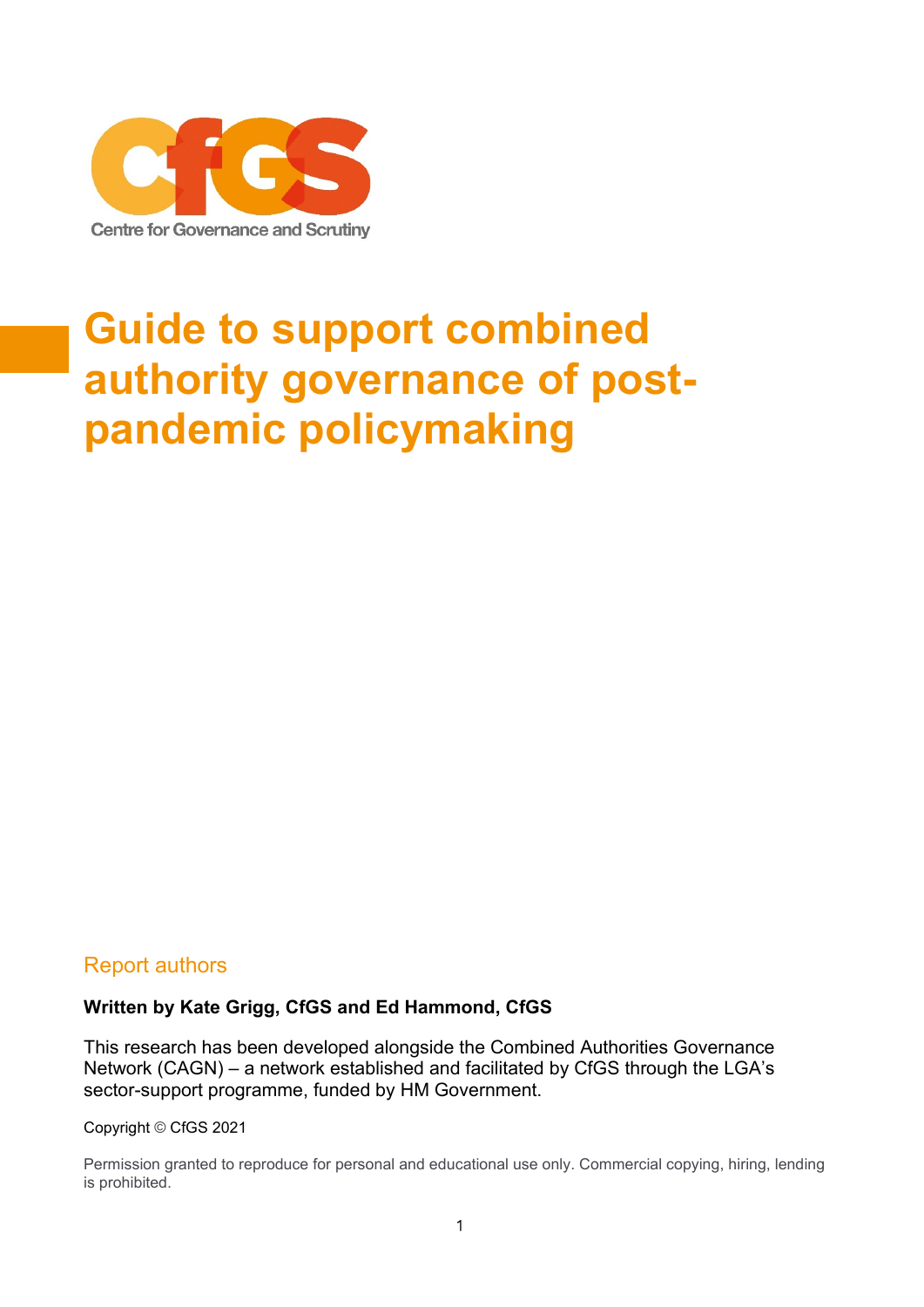# **Introduction**

How can combined authorities (CAs) alter their approach to governance for the post-pandemic recovery? Which partners will need to be involved, and how can they collaborate on the challenges and opportunities for regions? This [CfGS](https://www.cfgs.org.uk/) guide sets out some examples of current activity, alongside practical suggestions to support CAs in planning and directing their governance and considering the most appropriate ways of working for the future.

This guide will be of specific interest for:

- CA officers:
- Members sitting on a CA:
- **Officers and members of constituent authorities:**
- **Partner organisations working closing with CAs;**
- National partners.

We think that this guide will also be of relevance for those with an interest in local governance and the devolution agenda.

## Executive summary

The COVID-19 pandemic has presented a monumental challenge to individuals, communities and organisations everywhere – yet it has also accelerated public service transformation in many areas, reinforcing a recognition that different tiers of governance cannot deliver services or tackle complex problems or 'wicked issues' in isolation.

Whilst the response phase required tactical thinking and quick decisive action, ensuring a sustainable recovery from the pandemic will demand a long-term strategic vision to support present needs, and those of future generations.

The recovery phase has presented an opportunity to reset longer term strategies, to build future resilience and respond to wider structural shifts brought about by the pandemic. What is clear so far in the forecasts, plans, and strategies being generated by CAs, is that recovery and long-term transformation will be impacted by the conditions under which regions and their different populations entered the pandemic.

CA governance has evolved and iterated over recent years to create a multi-layered system with responsibilities and remits often overlapping over geographical and organisational boundaries. Navigating this context at the best of times requires a consistent and co-ordinated approach, and the success of the local response throughout the pandemic was largely based upon having a single mission across all partners in an area, driving all resources in the same direction and towards a common goal.

Strong relationships, joined-up place leadership and collaborative practice has been fundamental to the response phase. In many cases, the far-reaching impacts of the pandemic led to a revitalisation of existing and new partnerships in localities and the involvement of organisations and networks across all segments of society. These efforts have entailed substantial joint-working between different public service providers, voluntary sector bodies and mutual aid groups.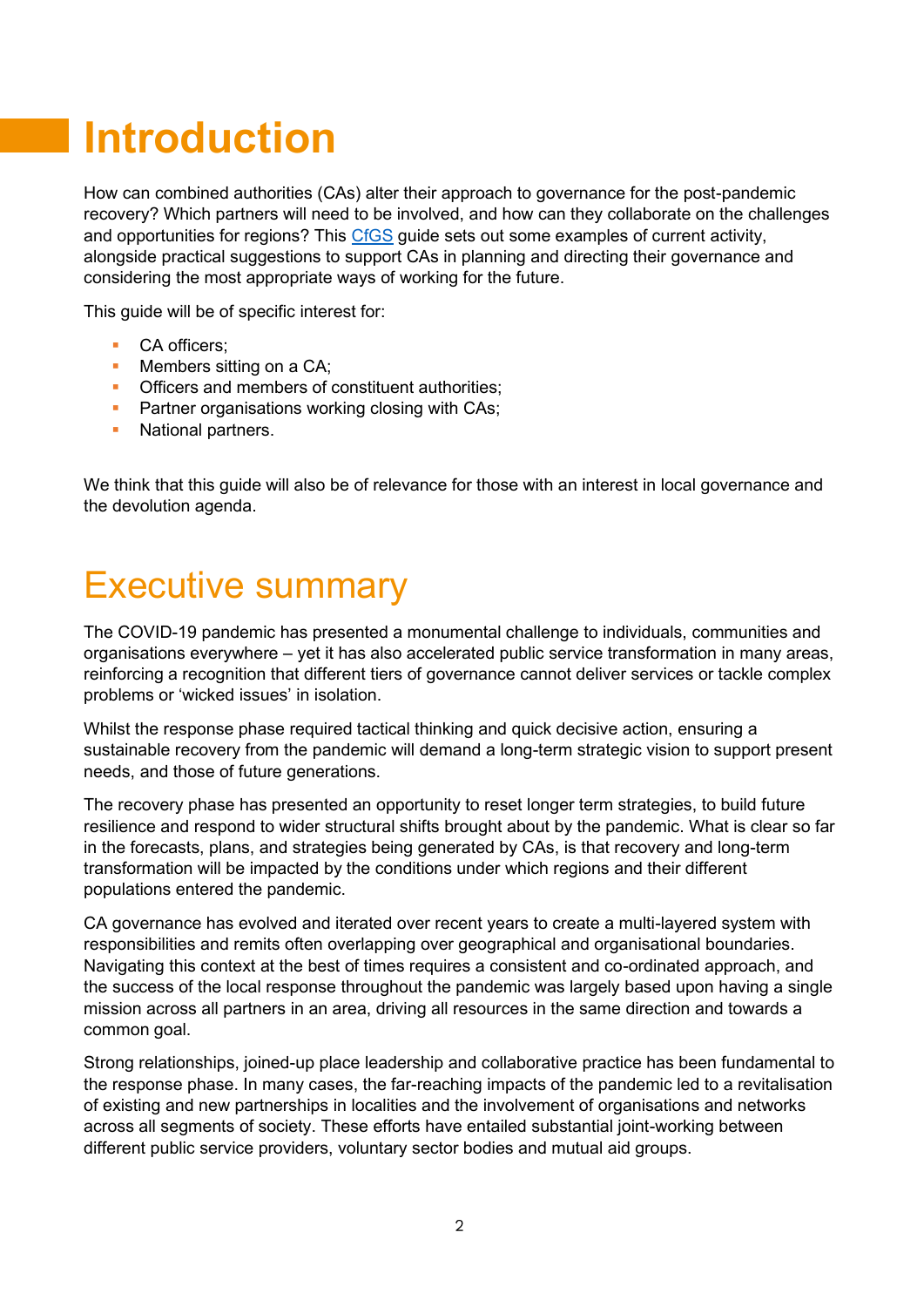Regional recovery will have to be delivered through collective action and partnership working, with the needs of local communities at the centre. Building on the role CAs played in the response phase, they will be able to use their wider influence to shape the regional agenda, promote positive system-wide working and provide a shared framework for the recovery.

Activity on a local, sub-regional and regional footprint will happen within a framework set by national policy and funding. The nature of CA recovery planning and approaches to governance will also need to account for how CAs and the Government will work together and negotiate any conflicts to deliver shared aims and ambitions for regions within upcoming legislation. The Government's policies on 'building back better' and the expected White Paper on 'levelling up' can be expected to be central to this.

## CA specific challenges

The complex and deep-rooted issues facing regions require systemic solutions, and whilst CAs have legitimacy in areas such as economic development, it is not always clear about the added value CAs can bring to recovery priorities outside of their more traditional commitments. However, CAs are uniquely positioned to play a fundamental role in strategic leadership for the recovery, by working collaboratively with partners to plan for, and act on, the long-term shocks that will affect the economy, society, and environment.

As the scope and remit of CAs has grown, the workforce has, in many localities, had to expand and establish specialist project teams to manage funding and deliver on key priorities. It is essential for CAs to have the right capacity and skills to deliver across cross-cutting topics and governance systems built on partnership working to bring it about. Especially as the pace and intensity of work required to realise the full ambitions of the post-pandemic recovery may require increased expertise, and certainly greater collaboration in aligning current resources and capacity.

Whilst CAs play a strategic role covering broad areas of public policy, their legal powers do not match this scope. Although some do have broad powers under individual devolution deals, it's fair to say that the scale of individual CAs' ambitions means that they're likely to need to reach out to others to achieve these. CAs' complex institutional architectures involve many statutory and nonstatutory organisations and partnerships to deliver their programmes. Hence, the post-pandemic approach to CA governance will need to bring together elements of wider strategies across constituent councils, and partners, all within the framework and constraints of national policies.

There are of course differences in CA responsibilities and commitments across the board, so their role in planning and directing the pandemic recovery and broader economic development in their area will also vary. Despite this, there is a strong degree of consistency in the ambitions of CAs in leading the recovery, securing long-term prosperity and stability, and achieving transformative change for their areas. So, there are many common considerations that will need to be made and approaches that can be taken.

CAs have a clear role in co-ordinating a regional economic strategy, providing leadership and a voice to area in working with Government, as well as specific obligations that CAs are under further to their individual devolution deals. The Government has made a series of announcements around the themes of 'building back better' and 'levelling up' between more affluent and poorer regions. Clarity of intent from Government regarding these national policy priorities would help CAs go even further in turning the vision and goals set out in local recovery plans into lasting action.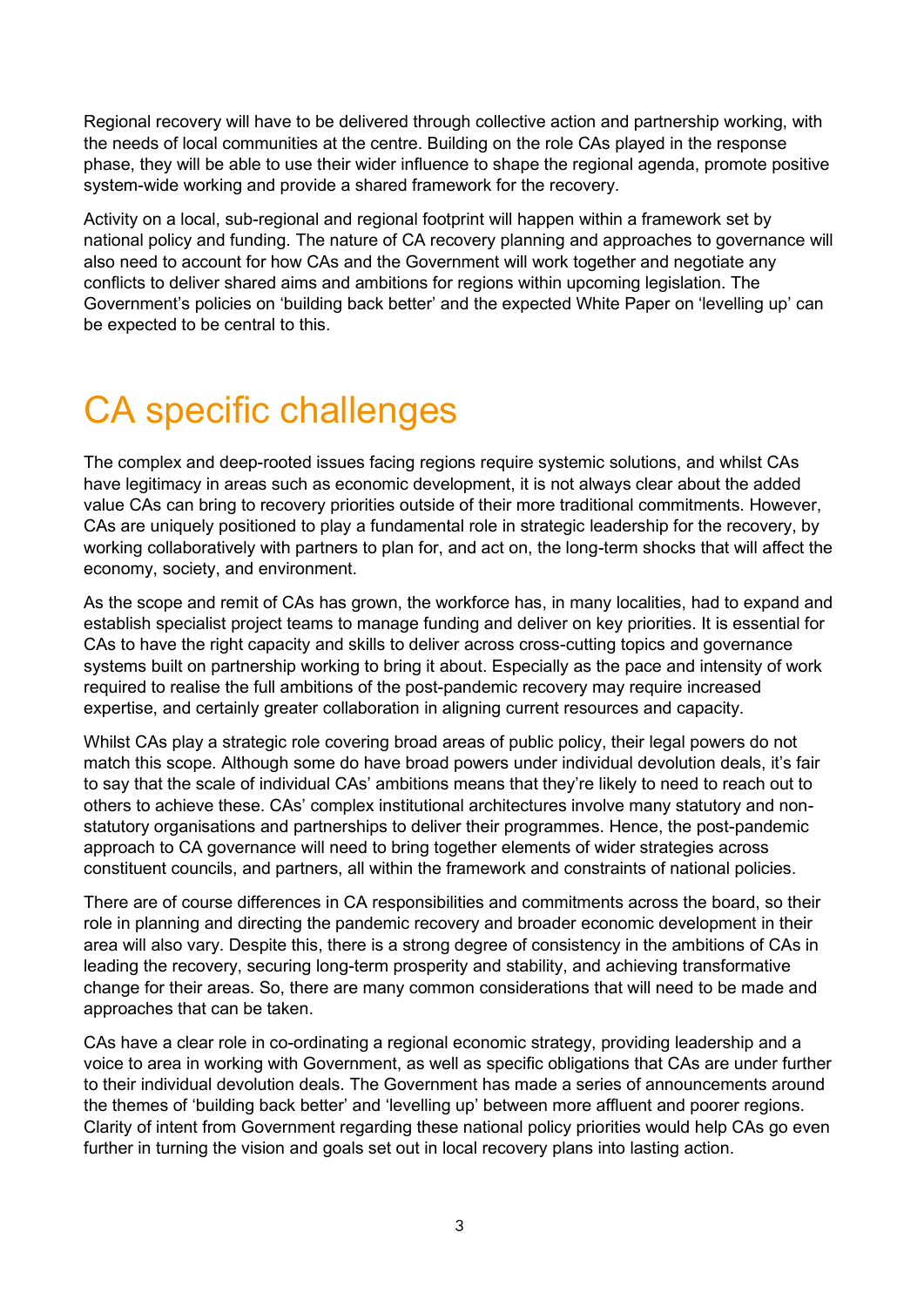A great deal of success in the response phase has rested on the scale of additional resources that CAs have been able to access, and through emergency Government funding, and a deepening and development of existing relationships within CA areas. However, there is the uncertainty of how CAs will be adequately funded in the future with the current model heavily reliant on competitive bidding for funding pots which compounds the problem of long-term planning and coordination across wide geographies. This has implications for effective governance – particularly around longterm planning.

The challenge ahead for CAs will centre around how economic development policy meets regional post-pandemic needs and the transition to a more inclusive, healthy, and green economy. These considerations will have to be made within the wider macro-economic and political context – and at a time when resources are limited and future funding uncertain.

## **Who is involved in post-pandemic recovery at the CA level?**

The way that CAs work with partners and key stakeholders during the recovery will need to ensure that lessons learnt from the pandemic are built in and local opportunities are seized. By looking at overlapping responsibilities, shared aims and working relationships between partners within CA areas it is possible to provide an indication of how these organisations could work in complementary ways.

The holding of responsibility, and leadership, between CAs, Local Enterprise Partnerships, Local Authorities, and other local partners, risks appearing complex. Governance structures and accountabilities can overlap. Although collaboration and partnership working are central to success, individual responsibility and accountability is important to identify – who leads, on what issues, at what time. This will clearly be different from place to place, recognising that each locality will have its own challenges and opportunities (this difference is after all the point of devolution).

The governance scheme will often set out how things work in principle, but the reality can look messier. In this respect, being clear about the CA recovery agenda and how it relates to existing statutory mechanisms is essential.

Carrying out the necessary groundwork and formulating governance arrangements for postpandemic policymaking will require achieving consensus and buy-in across a range of partners, with Government, and across local authorities - each with its own political make up and priorities. It may also cover more than one LEP area and the CA board could include a number of non-statutory members. Additionally, there will be the crucial task of CAs developing relationships with Government and having certain discussions at the right level to attract funding streams.

It will also be essential for CA scrutiny to play a part in shaping and testing the recovery. Scrutiny will need to be outcome-focused, and understand the approach that the mayor and CA, and their partners, plan to take to deliver it.

There is still pressure across the system in CA areas, and workloads for many partners are greater than pre-pandemic. The scale of the challenges being presented to partners is remarkable; alongside ongoing restructuring, reorganisation and funding changes creating further issues, notably within the health and care sector and the VCSE sector.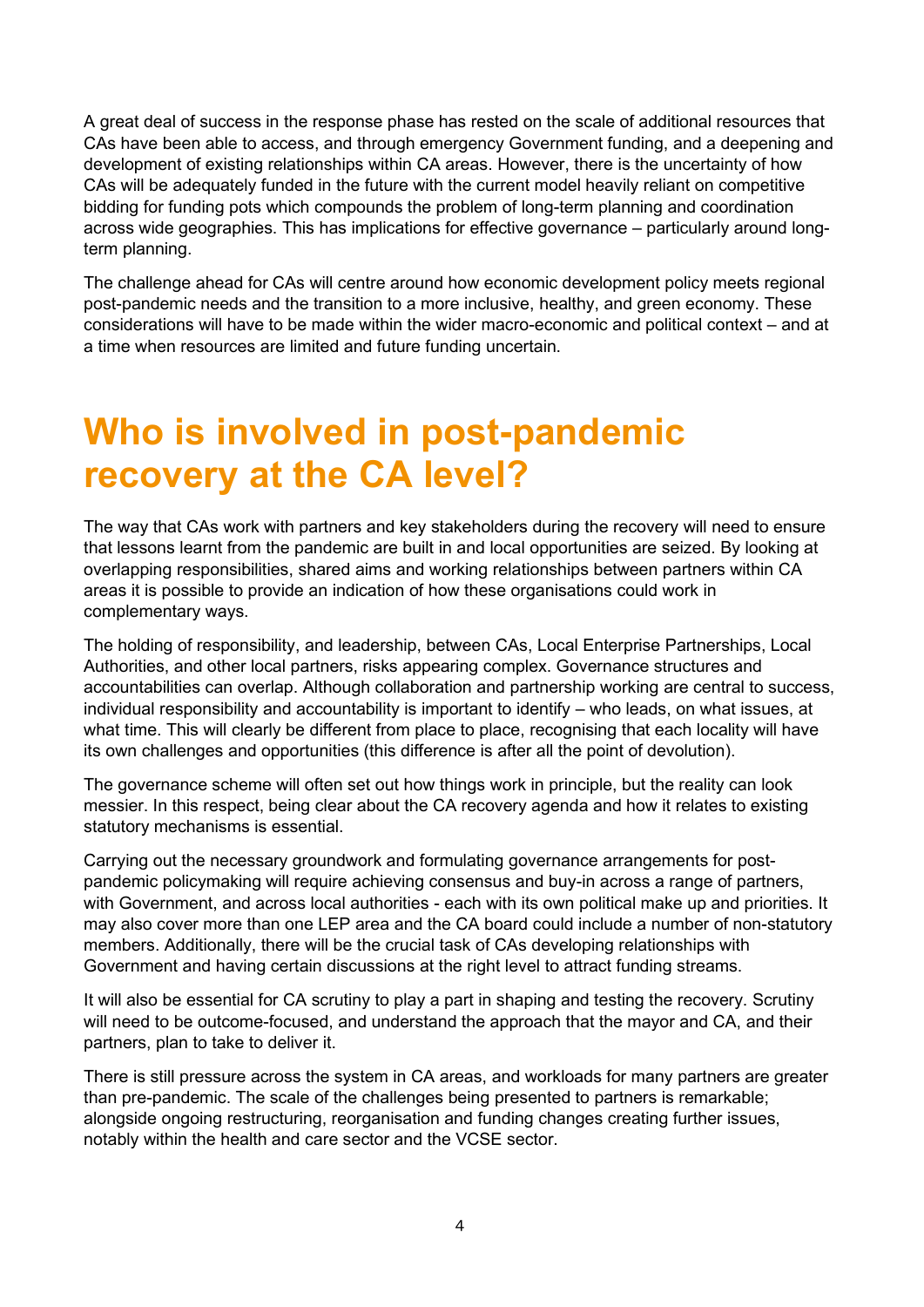Mutual understanding and trust between diverse stakeholders – including businesses and industry, civil society, science, and academia – will have an essential role to play in sharing information, mobilising resources, providing solutions, and giving voice to the concerns and needs of underrepresented communities.

#### **What could this look like in practice?**

- Meaningful discussions of CA priorities  $-$  and attempts to align them to the priorities of others within a broader region – may need to draw in a greater range of partners than at present. This will vary from area to area, perhaps becoming less of a driver where a CA most clearly operates as a "functional economic area".
- **EXECT** Identify which partners are best placed to lead on certain issues relating to the recovery and establish the common responsibilities and priorities on which activity can be focussed.
- Bring partners in on an equal footing, all united around clear objectives to develop a coherent narrative for places.
- **E** As organisations transition to recovery, there may well be changes to personnel so mapping out stakeholders, determining how to build key relationships and identifying who has the power to influence or support decisions every level of the decision-making process will be vital.
- **•** The role of the VSCE sector and local anchor institutions has taken a central position in supporting pandemic response and recovery efforts. Looking ahead CAs will have to consider how to support and harness the value of these local organisations.

## **How can these partners work together to collaborate?**

The unique nature of CA governance does tend to focus on a place-based approach, working with partners to deliver change, rather than siloed organisationally driven goals. The post-pandemic approach to governance in CA areas will need to capitalise on this, by building on the relationships and trust established in responding to the pandemic.

The upside of the pandemic has taught us some interesting lessons about governance - in a crisis situation people are prepared to do things differently, bureaucratic procedures are relaxed, decision-making is streamlined, organisations are less risk adverse and local actors unite around priorities for their communities. Some of these changes point the way to innovations which can be made permanent. But some may remove crucial safeguards, which need to be rebuilt once the crisis is over.

Often the success of collaboration comes down to relational aspects of governance that cut across organisational structures. CA political leadership and senior officer leadership will set the tone for how personal relationships and ways of working are to be conducted with all local partners and stakeholders for the post-pandemic recovery.

Recovery planning has a key role to play in effectively preparing for the future, resisting a retreat into business-as-usual models, and driving system change. This will inevitably be a phased process, with immediate work focused on adapting and transitioning and longer-term work focused on reimagining and transformation. It is important to highlight that CAs won't have the luxury of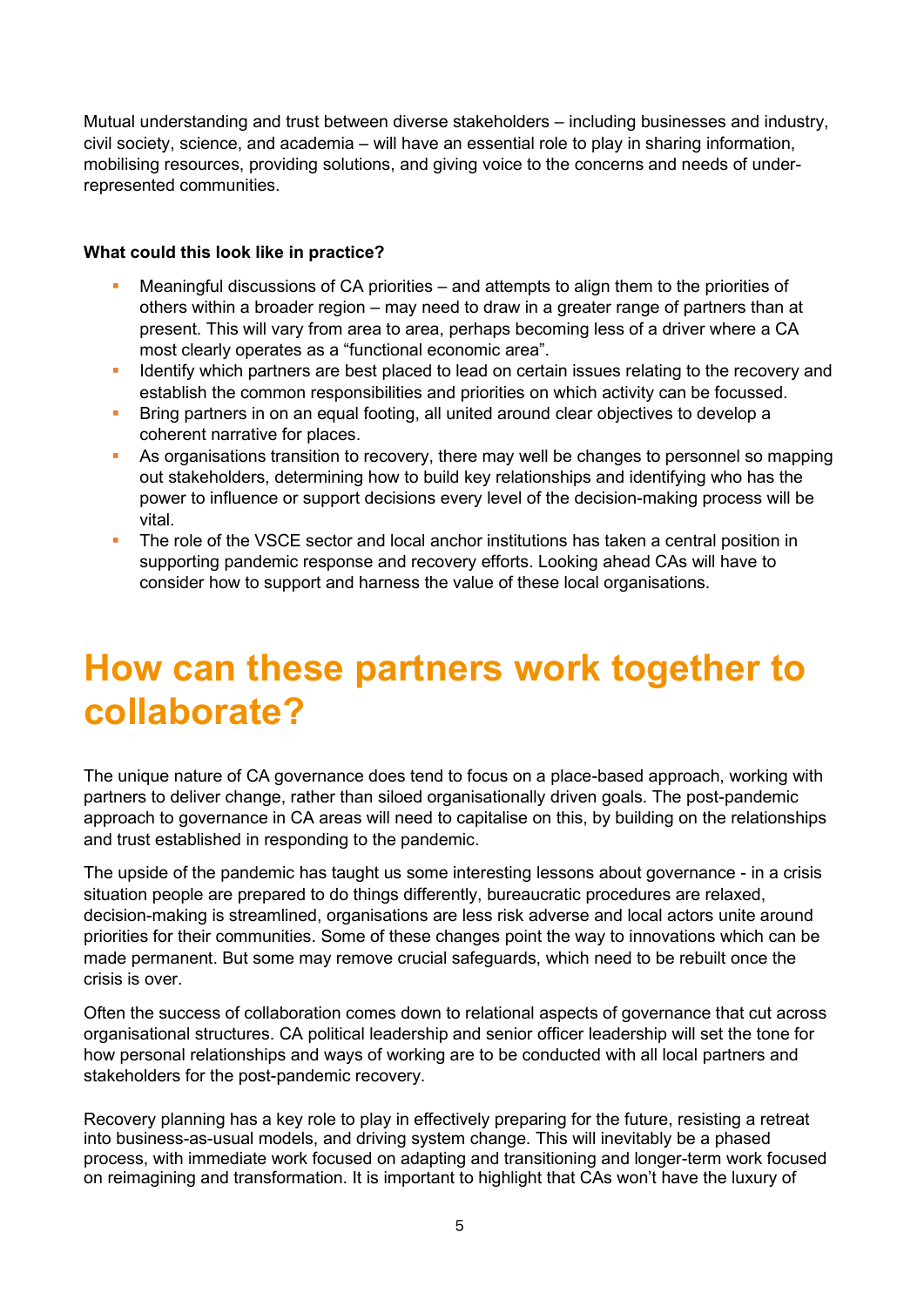stopping, reflecting, changing, and then starting again. The recovery will overlap with ongoing operational delivery.

The prioritisation framework below reflects the phased process to the post-pandemic recovery by adopting a considered and reflective governance approach in thinking about, and acting on, improvement needs. This framing is not simply a retrospective tool, it can continue to be relevant and useful as CAs consider how they might change their approach.



*Prioritisation Framework: from diagram developed by RSA, adapted by Barry Quirk CEO, Chief Executive of Royal Borough of Kensington and Chelsea; and additional detail from Cheshire West and Chester Council recovery plan.*

#### **What could this look like in practice?**

- Determine what functions (including advocacy, strategy, planning and delivery) it makes sense to discharge at CA and local scales.
- Clearly identifying the activity that the CA will lead on, and where it will support local authorities at the level of delivery, as well as building in regular communication can help with managing the governance implications of overlapping responsibilities, and associated disagreements.
- The recovery process will also be driven by local political priorities, and CAs will have the task of finding commonalities within the agenda, resources, and targets of their constituent authorities.
- **Establishing dedicated workstreams on certain recovery priorities can ensure all parties are** fully engaged and that activity retains momentum. This may necessitate a consideration about how CAs develop sector-specific recovery plans.
- **•** These workstreams could operate on a 'task and finish group' basis and relevant councillors, officers, partners, experts, and members of the public could be represented in the membership. It will also be important to keep clear lines of communication and establish protocols to support collaborative working.
- Leading with local knowledge, embedding data and spatial mapping, plays a key role in developing an understanding of which solutions would be most suitable in different areas.
- **EXECT** Listening to different voices will be critical for ensuring an inclusive and sustainable recovery, maintaining public engagement through the CA website, social media channels and mayoral appearances can communicate progress and secure support.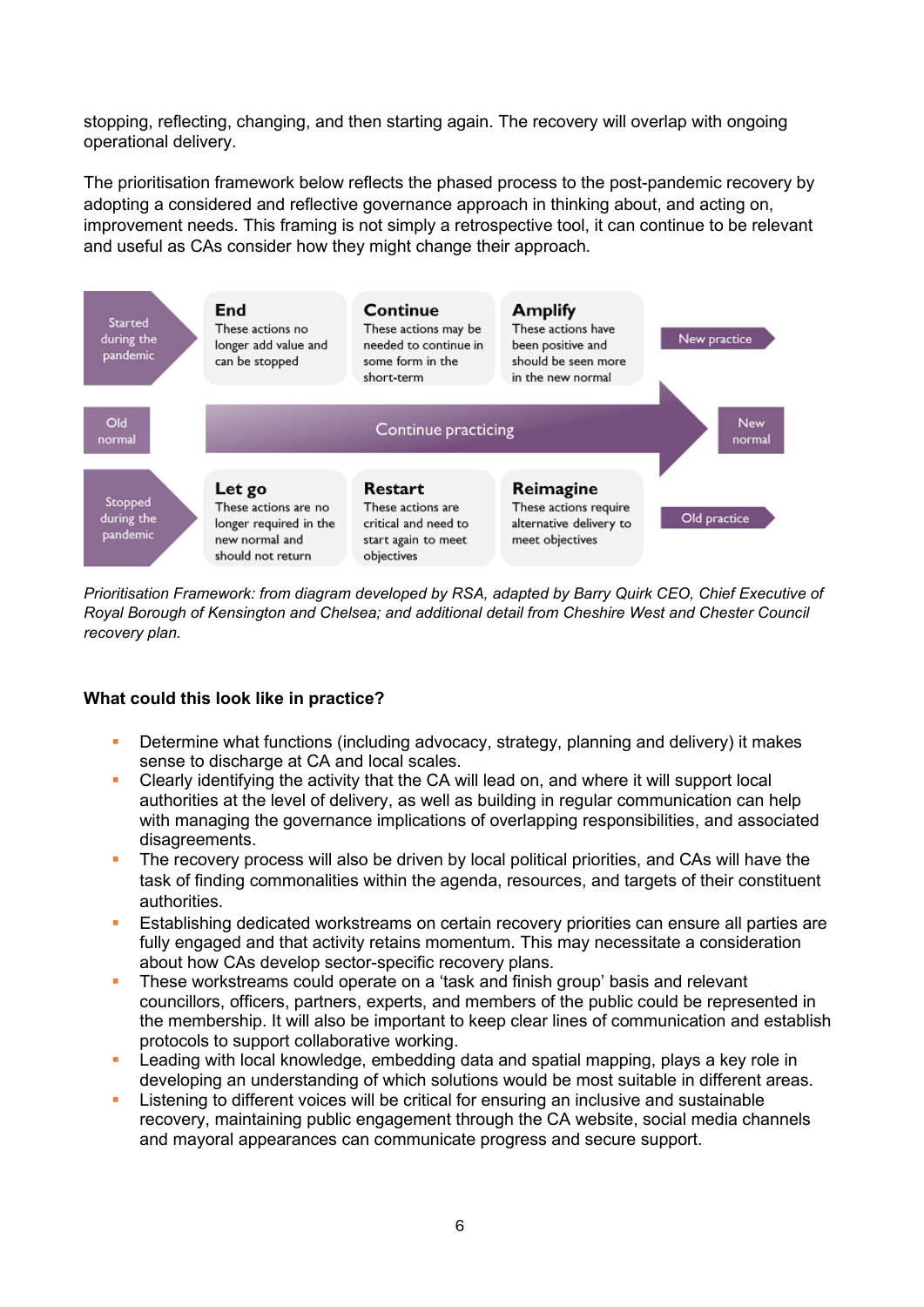### **Alignment and integration**

A significant programme of work is now underway across CAs to begin, and continue, the actions in their recovery plans - with all agencies, partners and networks considering what the plans mean for them, and the appropriate next steps required in response to delivering on those commitments. It will be important for all to have clarity around roles and responsibilities, with CAs being clear on what they will convene, lead, and deliver.

Different CA priorities may be seen as the remit of external partners, in which CAs will have a stake and play a convening role, but delivery may largely rest with outside bodies. In some areas CA recovery activity may be led by local authorities and their partners but plans at the CA level can articulate a powerful shared story and consolidate separate local priorities into a set of missions for the region.

There is strength from this focus on partnership – in shared vision and direction. But there is also risk, that a distinctive vision for a given area could be diluted by the need to reach agreement between a diverse set of partners. This could result in "priorities" which are nationally homogenous – particularly if Government has its own keenly-expressed priorities for local areas to work on. This central governance challenge is only now beginning to be explored in some CA areas – particularly those which have seen a change in Mayoralty in 2021.

Approaches to governance will have to continue the progress that has been made throughout the pandemic relating to ways of working, improving relationships between system partners, and taking more agile approach to risk, governance and bureaucracy. Of course, this will involve making some of those changes permanent, and others not.

CA recovery planning should reflect the composition, strengths and weaknesses of functional economic geographies, but it will also have to accept the 'messiness' of administrative boundaries, and perhaps divergent local political priorities. CAs may also have to recognise that, potentially, some of those geographies may have shifted in ways that we don't yet understand.

Within the CA post-pandemic strategic framework, there will need to be an expectation of different sectors of the economy and different geographies moving at different speeds due to varying local circumstances. Beyond a potential lack of consensus between constituent authorities, coordination may also be hindered due to competitive tensions or due to disagreements over how funds won by the CA are then distributed between councils.

There is a risk of potential duplication in recovery planning, with examples of lower tier councils producing their own documents as well as the CA or LEP area within which they sit also carrying out parallel work. This is not to say that the regional level is the only appropriate level for recovery planning - taking local decisions must be based on a deep understanding of place, however, plans and the resources involved will benefit from alignment and integration. In some areas this alignment and integration will not be clear-cut.

- West Yorkshire CA (WYCA) has established a West Yorkshire Jobs Taskforce, to bring key stakeholders together to plan for the skills needed in the region, and to identify the jobs that are available as well as the pathways to them.
- In Bristol they have differentiated between measures that are wholly owned by Bristol City Council and are direct measures of their performance, and region-wide measures where they are a key player, but performance is dependent on other partners such as West of England CA (WECA). It is one of Bristol's corporate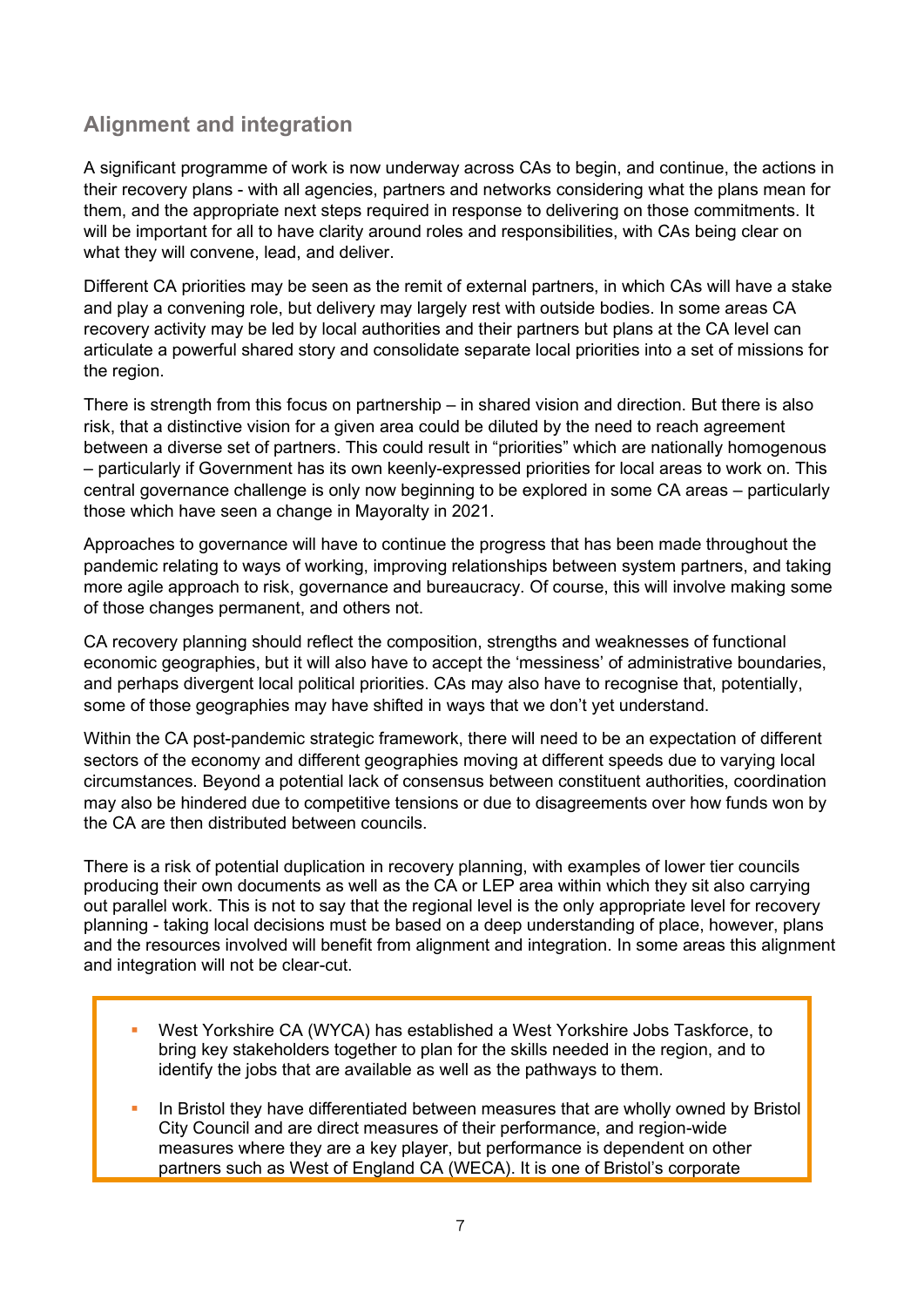priorities to work with WECA to align city priorities to regional strategies and to support delegated decision making and delivery.

- Considering Barnsley's geography in relation to CAs, their local authority recovery plan reflects its position as an integral part of the Sheffield City Region (SCR) and is also aligned with the nearby WYCA.
- The regional North East LEP recovery strategy has been developed with both North of Tyne CA (NTCA) as well as the North East CA (NECA), which has helped inform and co-ordinate the local authority plans that sit within this area.
- The Greater Manchester CA (GMCA) Living with Covid Recovery Plan was developed last year with the VCSE sector playing a major role – both in the delivery of key actions, but also in driving forward a number of the tasks identified in the plan around volunteering, mutual aid, emergency support, and social value.

As in the examples above, many local authority recovery plans will sit alongside, and are intended to dovetail with, the plans set out by their CAs and LEPs. However, it should be highlighted that this kind of alignment is dependent upon shared understanding and positive working relationships between local political leaders, it can easily become mismatched or unproductive if tensions are not managed.

CAs have found strength where they are intertwined with or well connected to the LEP(s) in their region, giving them greater insight into local business and technologies. In some cases, it might be advantageous for neighbouring CAs to collaborate in regional recovery plans. Aside from other CAs and LEPs, there is also the opportunity for recovery planning to happen in wider partnership.

Recovery planning can also provide a bridge between the existing or pre-pandemic CA strategy and the post-pandemic refresh of these documents. Plans may be limited to the CA area, or they may complement or be integrated into plans developed at a wider regional level. Particularly if those plans tie into bigger infrastructure plans – HS2, the RIS2 roads plans, Northern Powerhouse Rail, OxCam arc, etc.

Many existing strategies, long term plans and aspirations will still stand, and a single recovery plan will not be able to capture everything that will be delivered in the next year or so in CA areas. Instead, many of the recovery plans and system changes will directly shape and inform the refresh of future CA strategy and set out where the whole system has a role to play in their delivery.

### **Responsive and creative solutions**

Post-pandemic CA governance and policy making will need to be flexible (with spare capacity to accommodate disruption), resilient, resourceful, reflective, inclusive, and integrated. There is an opportunity for CAs to use lessons learnt from the crisis as a governance 'experiment', through greater collective innovation, cooperation, and coordination. This links to the previous prioritisation framework on page 6.

CAs can lead and drive change across systems. The pandemic forced innovation and significant shifts in the ways services are designed, delivered, and accessed. The novel operating models developed as part of the CA response need to be embedded and developed as the recovery continues.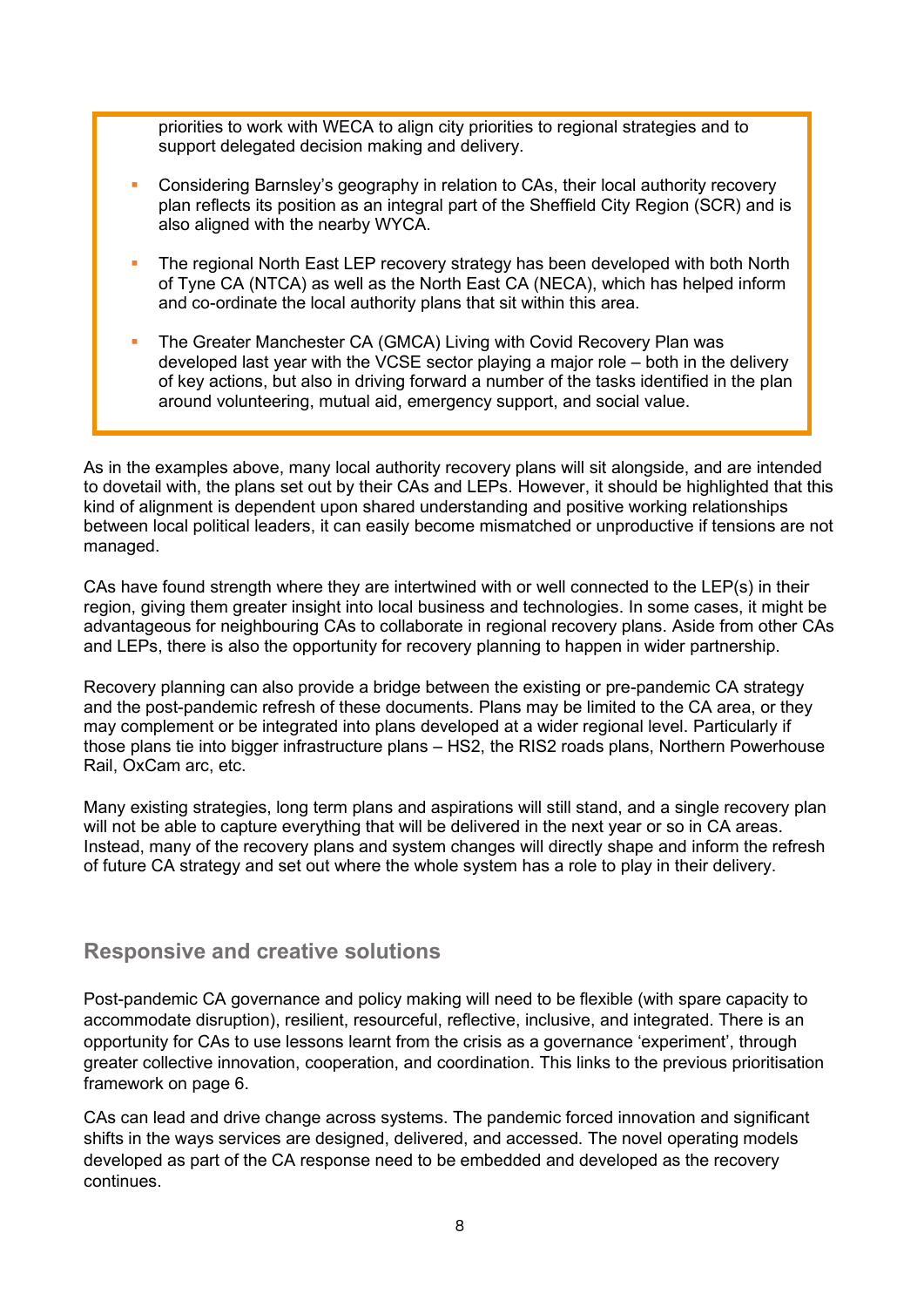There are a range of strategic tools to support CA recovery governance and policymaking:

- **Scenario planning:** developing multiple stories of how the future could look to explore and learn implications for the present. This also includes developing an image of an ideal (or undesirable) future state and working backwards to identify what steps to take (or avoid).
- **Horizon scanning:** seeking and researching signals of change in the present and their potential future impacts.
- **Megatrends analysis:** exploring and reviewing large-scale changes and interpreting these emerging trends that can build on existing sector strengths.

The need for accurate and dynamic data insights throughout the crisis has also led to much greater sharing of data held by different agencies to help to co-ordinate and target services. Recognising potential constraints in capacity and capability to gather and analyse data, some CAs have formed effective partnerships to share data insights. It continues to be important for CAs to monitor the recovery in their economies and vital that data feeds into existing decision-making structures.

- In West Midlands CA (WMCA) the Office for Data Analytics compiles a Weekly Economic Monitor to feed into its Economic Impact Group meetings. It draws on contributions from a wide range of regional partners including LEPs, Growth Hubs and local universities. The Mayor sets the agenda and a couple of days prior to the meeting and the Office of Data Analytics pulls together intelligence that will help the Economic Impact Group understand what is happening on the topics to be covered. The report focuses on emerging issues rather than trying to be comprehensive.
- In Liverpool City Region (LCR) they have embedded co-design and active engagement in their recovery pathway. This will include implementing an LCR "Living Lab" approach to explore, co-create and test new ideas and solutions to the economy's challenges through more participatory approaches to policy making. In LCR they have also established the Social and Solidarity Economy Reference Panel to help amplify the voice of community organisations and social businesses and develop volunteering approach which builds on the response to COVID-19.

The pandemic raised the profile of CA mayors in providing a great voice for regions. Mayors have the platform to reinforce messages on recovery priorities and ensure there is a positive dialogue and sharing of information with local authorities, business representative groups other regional stakeholders, central Government, and residents.

Strengthening participative and deliberative democracy could also help support the mayoral project in CA areas. Alongside their direct powers, mayors possess 'soft power', such as their democratic mandate and relationships civil society and businesses, which enables them to adopt innovative and locally appropriate approaches to the post-pandemic recovery.

## **How can risks and constraints be understood and managed?**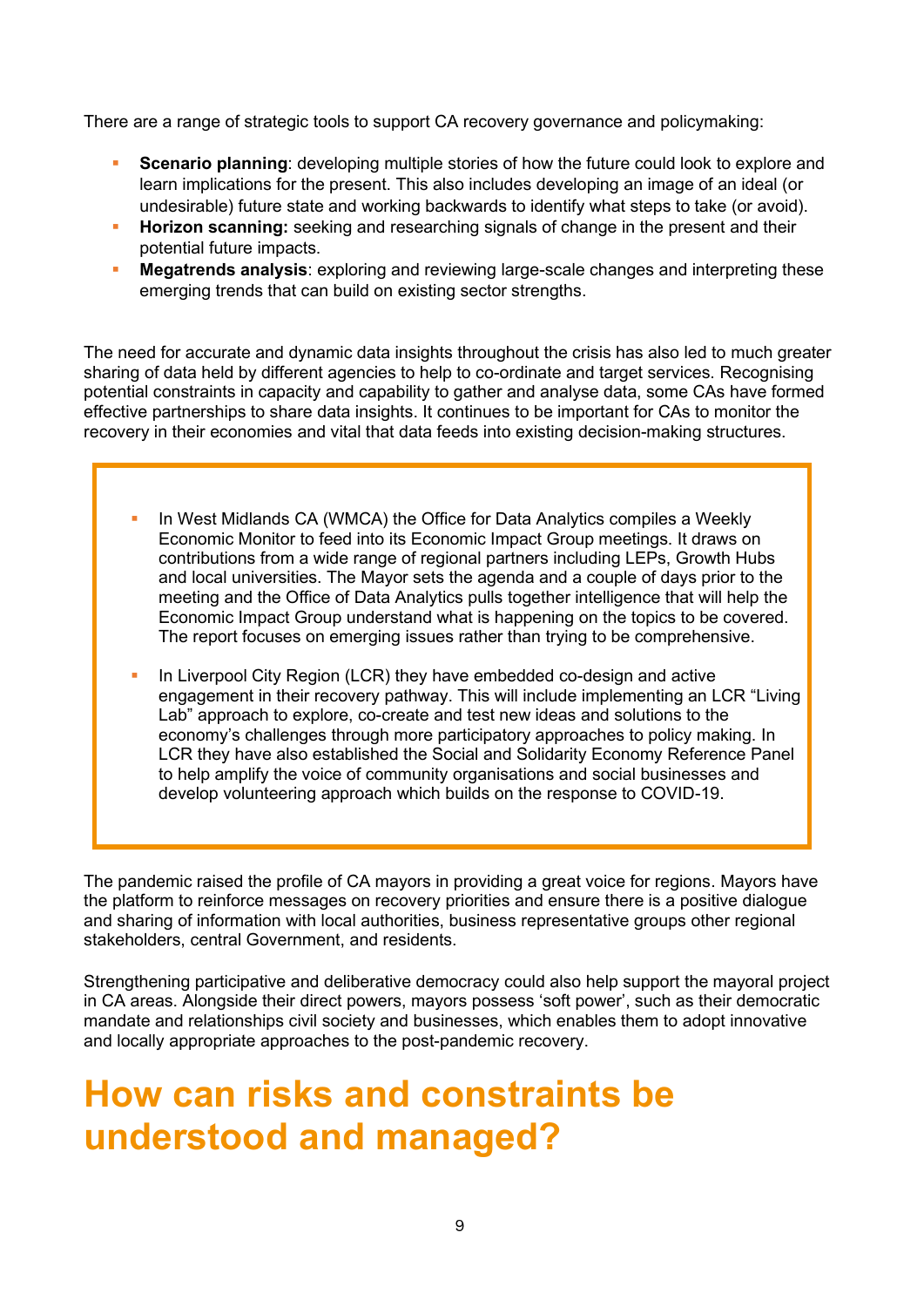Many issues have increased in scale and complexity, and across the system CAs and partners will need to think about how these changes are incorporated into elements of ongoing delivery for the recovery.

A bold vision for change, and a strategy to achieve that change also requires clear outcomes and measures of success. There is a risk that strategies and plans do not include numerical targets or sufficient clarity around how interventions and resources being deployed relate to high-level strategic objectives. This is difficult given uncertainty to be able to develop targets with confidence – which has knock-on implications for accountability and governance. Without visibility on the scale and nature of the interventions being delivered it will be impossible to judge whether these objectives can be achieved.

- In WYCA each of the committees of the CA will now be taking forward discussions on relevant elements of the recovery plan, and how they will be delivered through the work programmes of those committees. This will help support further refinement the plan, particularly in relation to the actions that will be supported through regional intervention and collaboration with partners.
- In LCR the Overview and Scrutiny Committee have requested a breakdown of the elements in the recovery plan showing what the City Region was going to spend money on, any commitment being entered into, and the inclusion of any partnership funding. The Mayor has recognised "the role played by Scrutiny is fundamental in helping to convince Government that we have our house in order".

It will also be important for CAs to set out a commitment to creating accessible and accountable mechanisms which represent a holistic picture of economic, social, and environmental health for CA scrutiny, and indeed local residents, to hold their mayor to account. In addition to CA scrutiny, there is also an opportunity to explore new forms of accountability for meaningful oversight of the recovery that can dock-in to current arrangements, and that is better suited to involving the public.

Throughout the pandemic there have been significant examples of the system being better able to focus on the needs of local residents. CAs will need to consider how the shifts towards community action can be nurtured to be part of a broader reframing of the role of citizen and state.

One challenge CAs will face is around knowing what recovery or future prosperity means for the people whose quality of life they are trying to enhance. In their approach to governance, it will be important that the improvements made in listening to, and acting with, communities are sustained, and that resident views are inserted into decision-making processes. Building and maintaining meaningful and sustainable public engagement takes time and money, so CA projects will need to secure the specific skills and resources that will work best in particular place.

CA and local authority action may also experience significant barriers due to a lack of funding, capacity, or expertise to effectively approach the priorities outlined for the recovery. Risks to progress may also emerge from different governance arrangements, problems with organisational culture, individual personality clashes, a lack of shared priorities or past conflicts.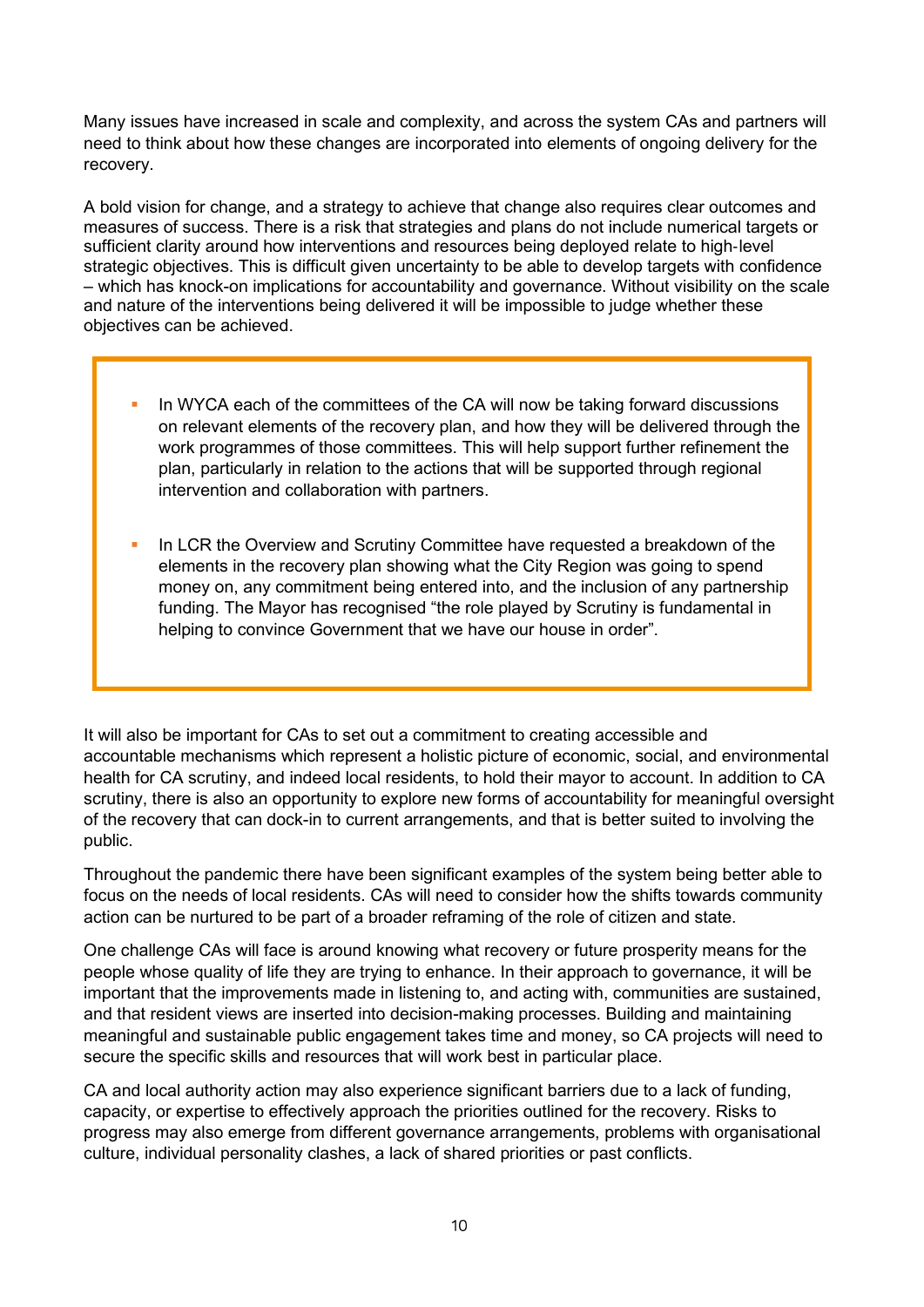It might be appropriate for CAs to review the governance arrangements for their existing responsibilities and programmes to ensure there is enough capacity to deliver on commitments, and to prepare for any additional funding and projects outlined in their recovery plans. There will probably need to be an emphasis on flexible systems that enable streamlining and harmonisation of business processes and are able to adapt to any future organisational changes.

It is critical for CAs to retain the capacity to deliver against their longer-term goals with mechanisms to channel funding to the places and enterprises that need it, as well as the discretionary budgets available to accelerate this work.

#### **What could this look like in practice?**

- Develop comprehensive, clear, and robust plans, setting out how aims will be achieved, who is responsible, and how success will be measured can keep recovery progress on track. It is likely that plans will need to be dynamic, living documents, redeveloped annually with the support of all partners from local public and private organisations.
- Build in moments for shared learning and reflection. This can be scheduled onto meeting agendas or done on a more informal basis.
- Identifying risks to delivering CA recovery commitments, providing information on mitigation measures (alongside owners of mitigation actions), and showing direction of travel of each risk since the last reporting period can bolster accountability and transparency.
- CA scrutiny can help understand these risks and constraints to delivering the post-pandemic recovery. This could be through overseeing the development and implementation of economic recovery plans; reviewing the local community impact of major investment plans; evaluating how the CA prioritises decisions on major investments; or looking at the ways in which individuals and organisations are engaged and involved in the decision-making process.
- Review and refresh existing CA governance structures to ensure they enable flexibility whilst providing accountability. It may also be useful to assess committee terms of reference, as well as the priorities that make their way onto the work programmes and agendas of meetings – so that they are in line with the wider strategic focus of the CA. This presents a capacity challenge. CAs have generally been comparative lean organisations, and the task at hand may require both more capacity, and different skillsets to those currently present. In particular, the development of political skills amongst senior officers, and those leading on major projects, may be a priority in a more febrile atmosphere.
- Understand the resources available, the type and level of provision already offered, or needed, and to make decisions on what should be procured. In addition, in may be necessary to review ongoing provider delivery, which will in turn inform future funding decisions.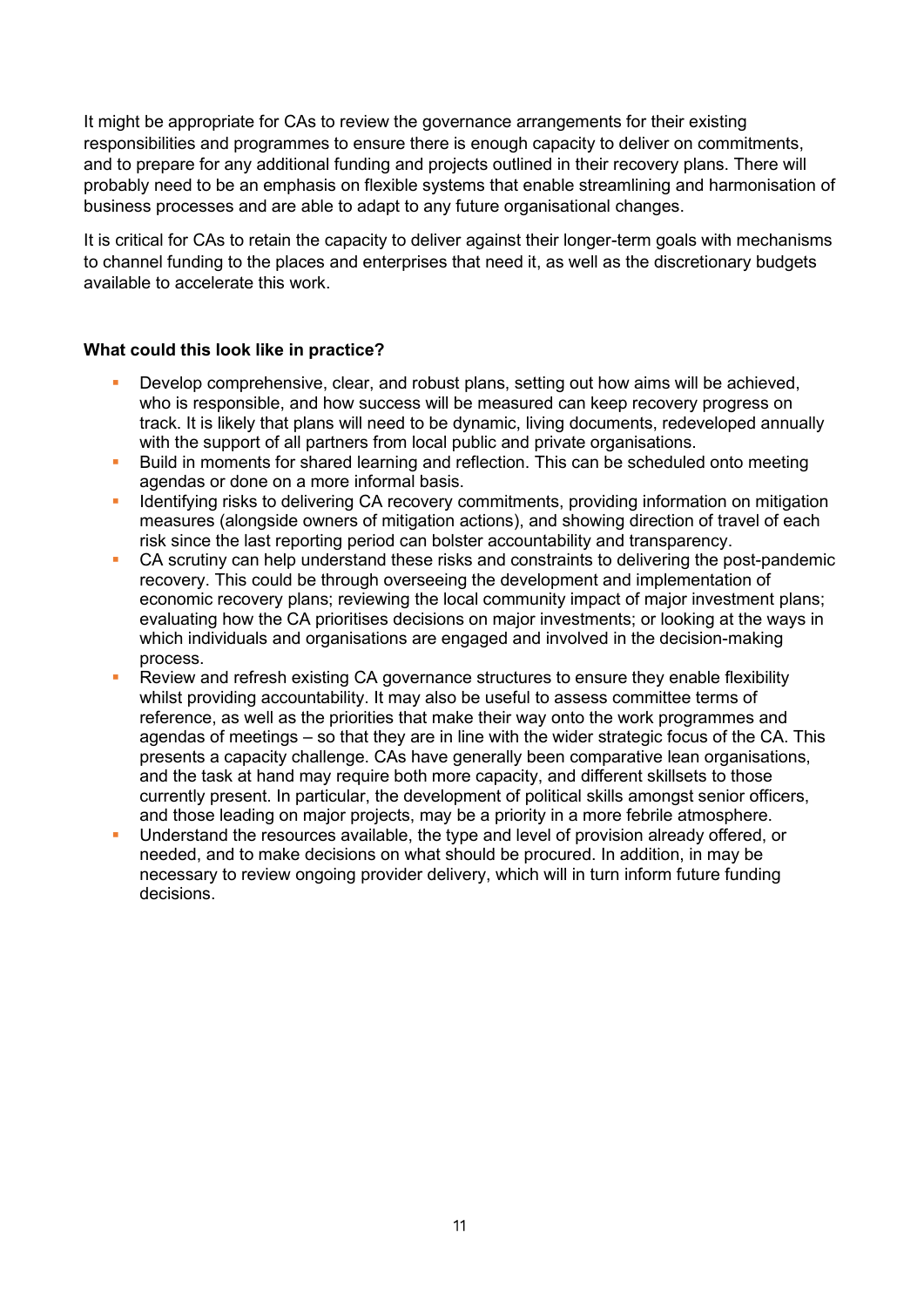## **What priorities should partners collaborate on, and how might this work?**

As part of recovery planning and approaches to governance, CAs are reviewing their priorities in light of the impacts evidenced by the pandemic and the ambitions they wish to achieve.

In addition to planning the recovery over the short to medium term, CA governance and policy making will be looking to develop longer-term recovery plans for their localities. These will need to respond to the cross-cutting impacts of the pandemic, assert regional priorities and address other national policy priorities including 'levelling up' and net zero.

If CAs are to help drive the recovery, there will need to be a way to develop long-term growth models, and to encourage local partners to put social and natural infrastructure on the same footing as physical infrastructure. One of the most positive takeaways from the pandemic response has been understanding the need and value of local goods and resources as well as community-based support and interventions.

Priorities will of course vary for different CAs but approaches to governance will benefit from providing the opportunity to bring forward a system wide conversation about future strategies, reducing inequalities, and providing equality of opportunities. As CAs rise to their regional challenges, there will inevitably be calls upon Government to support and amplify efforts with new investment and wider powers to secure a sustainable recovery.

Whilst many principles of social and economic development will still apply in underpinning a postpandemic recovery, the landscape in which this transformation needs to take place has significantly shifted. CAs are uniquely able to facilitate collaboration, support alignment and mobilise resources between local partners. Effective prioritisation of ambitions and acknowledging the capacity and capabilities in CAs and local partner organisations will be important during recovery planning and delivery.

Some recovery strategies set out specific commitments to spend in programmes across the locality. Others have acknowledged that additional resources will be needed and state their intention to factor these into future business planning. Hence, some recovery strategies have doubled up as requests for funding support. This could be due to a hesitancy from some, given the uncertainty around the White Paper, or areas could be taking the opportunity to present their recovery plans to focus discussions with Government on what regions need.

- WMCA's recovery plan represents a reshaping of its earlier Local Industrial Strategy and focuses on green manufacturing, health care and high-speed rail-related projects that would have an immediate impact but will require securing additional funding.
- In NTCA, the Inclusive Economy Board was launched in March 2020 and advises Cabinet on how to better integrate and strengthen education, skills, and employment interventions to improve local outcomes for residents. It is independently chaired and brings together regional and national representatives from business, civil society, education, academia, and Government Departments.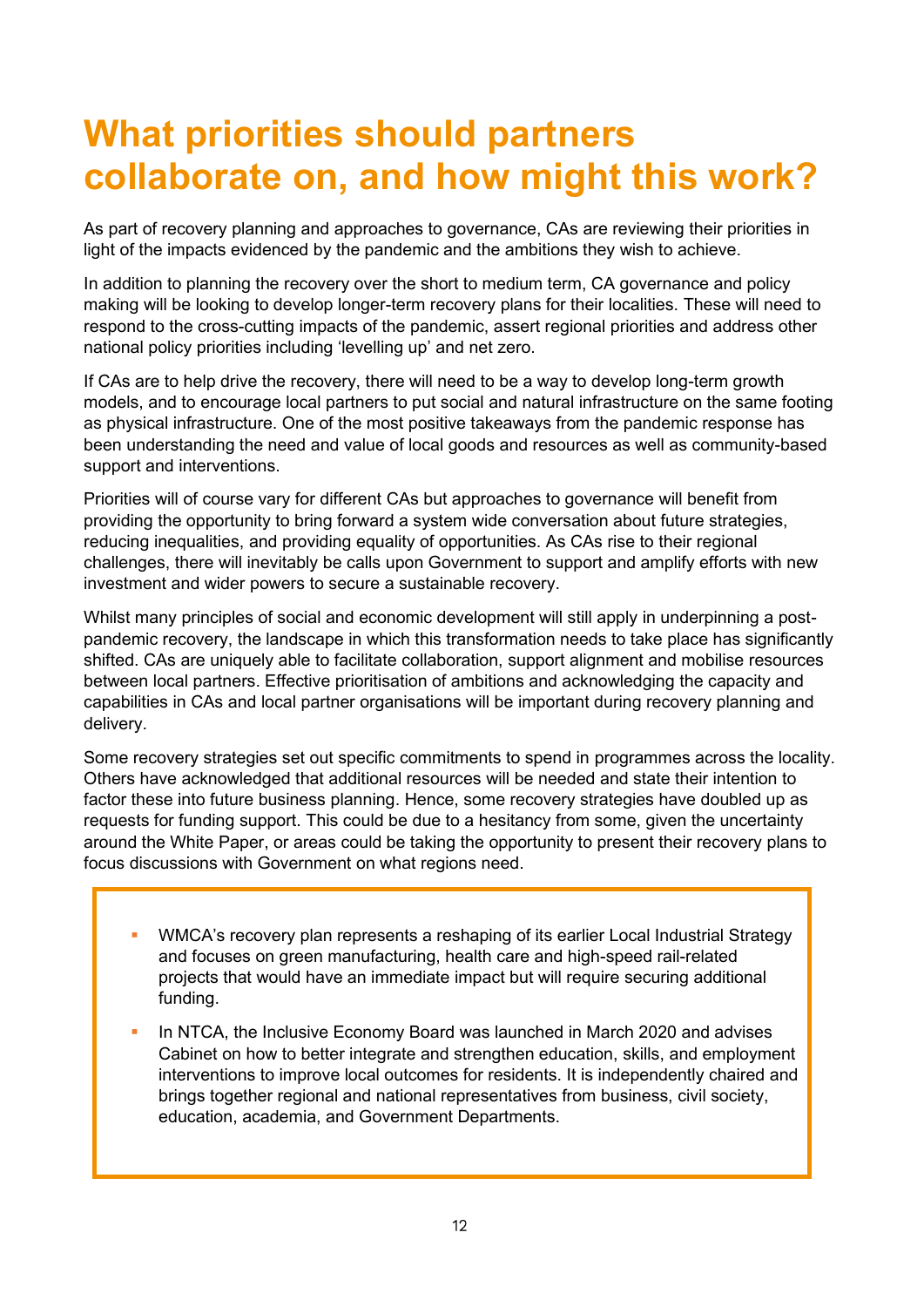In addition to focusing on productivity, inward investment, and the economic models of growth, CAs have also committed to delivering social justice, including what matters to local communities, such as health and wellbeing, environmental sustainability and the public being more involved in decisions affecting their areas. It's also Important to recognise there isn't a split down political lines here – all have committed to these themes to a greater or lesser extent.

As CAs seek to expand their scope and impact beyond their traditional focus on economic development, the role they play in delivering these priorities is an issue that needs to be addressed.

#### **What could this look like in practice?**

- Previous assumptions will need to be tested and emerging priorities will need to be built into planning and delivery.
- **•** Developing and maintaining an understanding of the regional economy and the impacts of the pandemic in the area will be critical in addressing the interconnected priorities.
- **CA recovery will need to be place sensitive, identifying the differentiated support needed for** sectors of the economy and communities across the region.
- Co-designing and delivering with local organisations will be central in successfully targeting support for those most in need.
- Connecting significant support programmes to formal decision-making structures can enable CAs to build community power into local economic solutions.
- Part of this will involve insight from the VCSE sector and cross-sector collaboration with clear local policy and goals – with a particular focus on evidence-gathering.
- CAs will need to engage with local (and emerging) Integrated Care Boards, and Partnerships, on the wider determinants of health.
- In their approach to governance CAs will have to avoid confusing messaging, bring residents with them on the journey to recovery and ensure that other big local organisations, both in the public and private sector, are on board as well.
- Key to the approach of achieving any of the cross-cutting priorities in the post-pandemic recovery is that plans do not occur as separate or conflicting programmes of work, but as joined up entities.

The table below captures the main priorities set out by CAs in their post-pandemic recovery plans.

|                                                                                          | Priorities / principles / workstreams                                                                                                                                                                                                                                                                                                                                                                                                                                                                                                       |
|------------------------------------------------------------------------------------------|---------------------------------------------------------------------------------------------------------------------------------------------------------------------------------------------------------------------------------------------------------------------------------------------------------------------------------------------------------------------------------------------------------------------------------------------------------------------------------------------------------------------------------------------|
| <b>GMCA</b><br><b>GM Living</b><br>with Covid<br><b>Resilience</b><br><b>Plan - 2020</b> | The plan takes account of Greater Manchester's overarching principles which<br>were determined early on in our response to the pandemic, and continue to<br>shape and guide the development of our Living with Covid Resilience Plan:<br>Inequalities / poverty<br>Safe GM / standards<br>Co-design, civil society, and social infrastructure<br>Building a confident city-region<br>Resilient city-region<br>Recovery in the context of GMS (opportunities to achieve our aims<br>faster; risks to achieving our aims)<br>Behaviour change |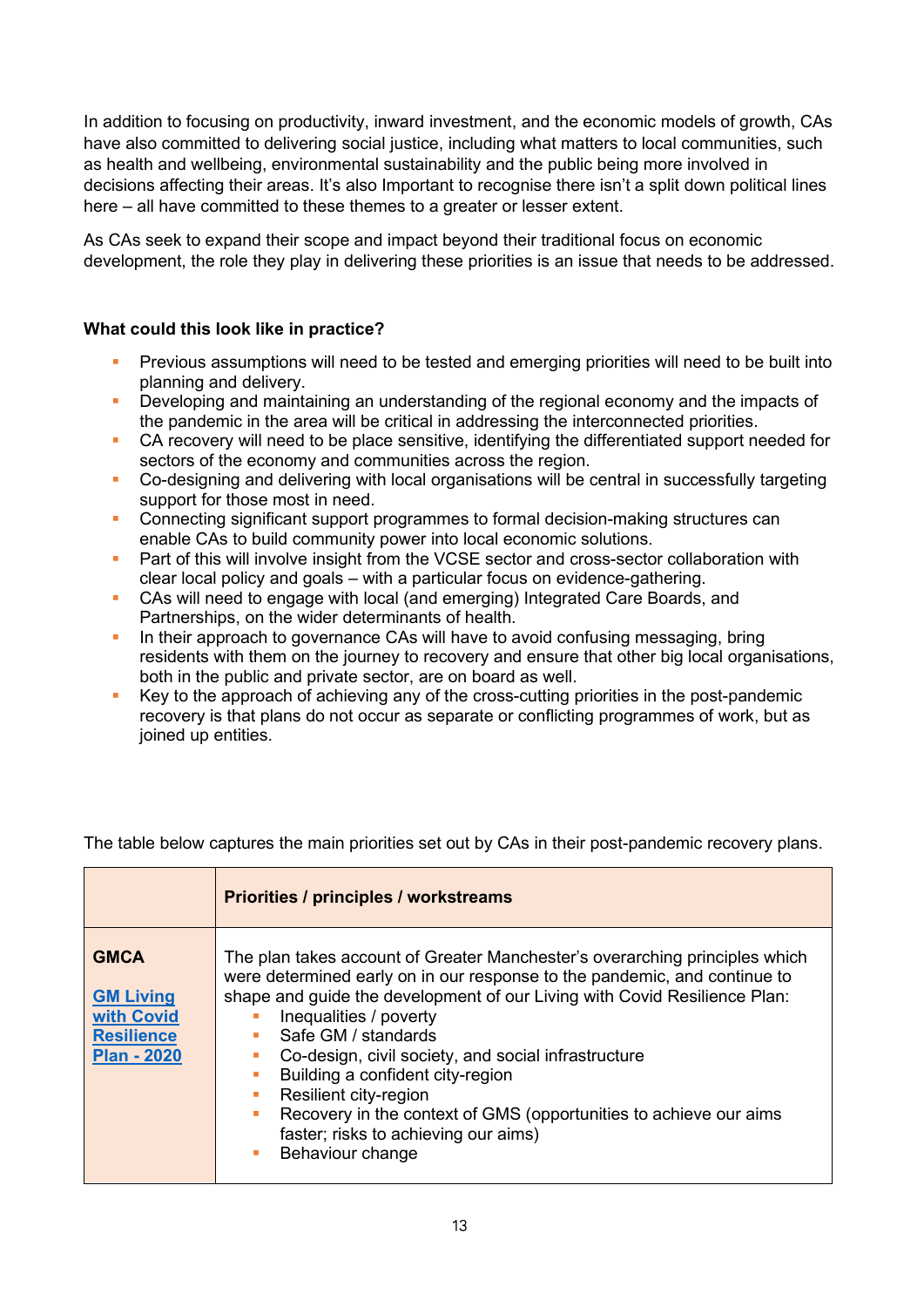| <b>LCR</b><br><b>Building Back</b><br><b>Better - 2020</b>                                                     | We will make our aspiration to #BuildBackBetter by linking our support to our<br>values. We commit to the following six principles:<br>Principle One: A truly inclusive creative economy<br>Principle Two: Social value<br>П<br>Principle Three: Environmental sustainability<br>E<br>Principle Four: Health, wellbeing, and equality<br>m,<br>Principle Five: Meaningful engagement with our communities<br>m.<br>Principle Six: A City Region that can project itself internationally through<br>I.<br>its cultural, sporting, and natural assets |
|----------------------------------------------------------------------------------------------------------------|-----------------------------------------------------------------------------------------------------------------------------------------------------------------------------------------------------------------------------------------------------------------------------------------------------------------------------------------------------------------------------------------------------------------------------------------------------------------------------------------------------------------------------------------------------|
| <b>WMCA</b><br><b>Levelling Up</b><br>the West<br><b>Midlands -</b><br>2020                                    | Six citizen priorities:<br>Living safely with coronavirus<br>Accessing healthcare and improving physical health<br>П<br>Mental health support and awareness<br>ш<br>Education and young people<br>ш<br>Jobs and training<br>ш<br>Local businesses and high streets<br>ш<br>The Citizens' Panel identified 4 principles to steer our approach to community<br>recovery:<br>Extra help to the most affected<br>П<br><b>Environmental focus</b><br>Innovation and creativity<br>ш<br>Transparency and citizen voice<br>Т,                              |
| <b>WECA</b><br><b>West of</b><br><b>England</b><br><b>Recovery</b><br><b>Plan - 2020</b>                       | The task force agreed the following principles for recovery, which form the five<br>pillars of our plan:<br><b>Rebuilding business</b><br>П<br>Getting residents back into jobs<br>ш<br>Strengthening inclusion<br>ш<br>Supporting a Green recovery<br>ш<br>Renewing places<br><b>The Contract</b>                                                                                                                                                                                                                                                  |
| <b>NECA &amp;</b><br><b>NTCA</b><br><b>Recovery and</b><br><b>Renewal Deal</b><br>for the North<br>East - 2020 | Our plan is to:<br>To keep people in jobs and training<br>To support businesses and sectors to restart and recover<br>To support the transition of our communities and places as they adapt<br>$\overline{\phantom{a}}$<br>to living with COVID-19.<br>To build the future economy by maximising the potential of our existing<br>$\overline{\phantom{a}}$<br>assets and exploring new opportunities<br>To invest in digital and transport connectivity<br>$\overline{\phantom{a}}$                                                                 |
| <b>SCR</b><br><b>Renewal</b><br><b>Action Plan -</b><br>2020                                                   | Support is target around three areas of action:<br>People – supporting people adapt to the new economy and be better<br>able to fill higher-skilled jobs<br>Employers - supporting businesses to adapt, survive and thrive in the<br>new environment                                                                                                                                                                                                                                                                                                |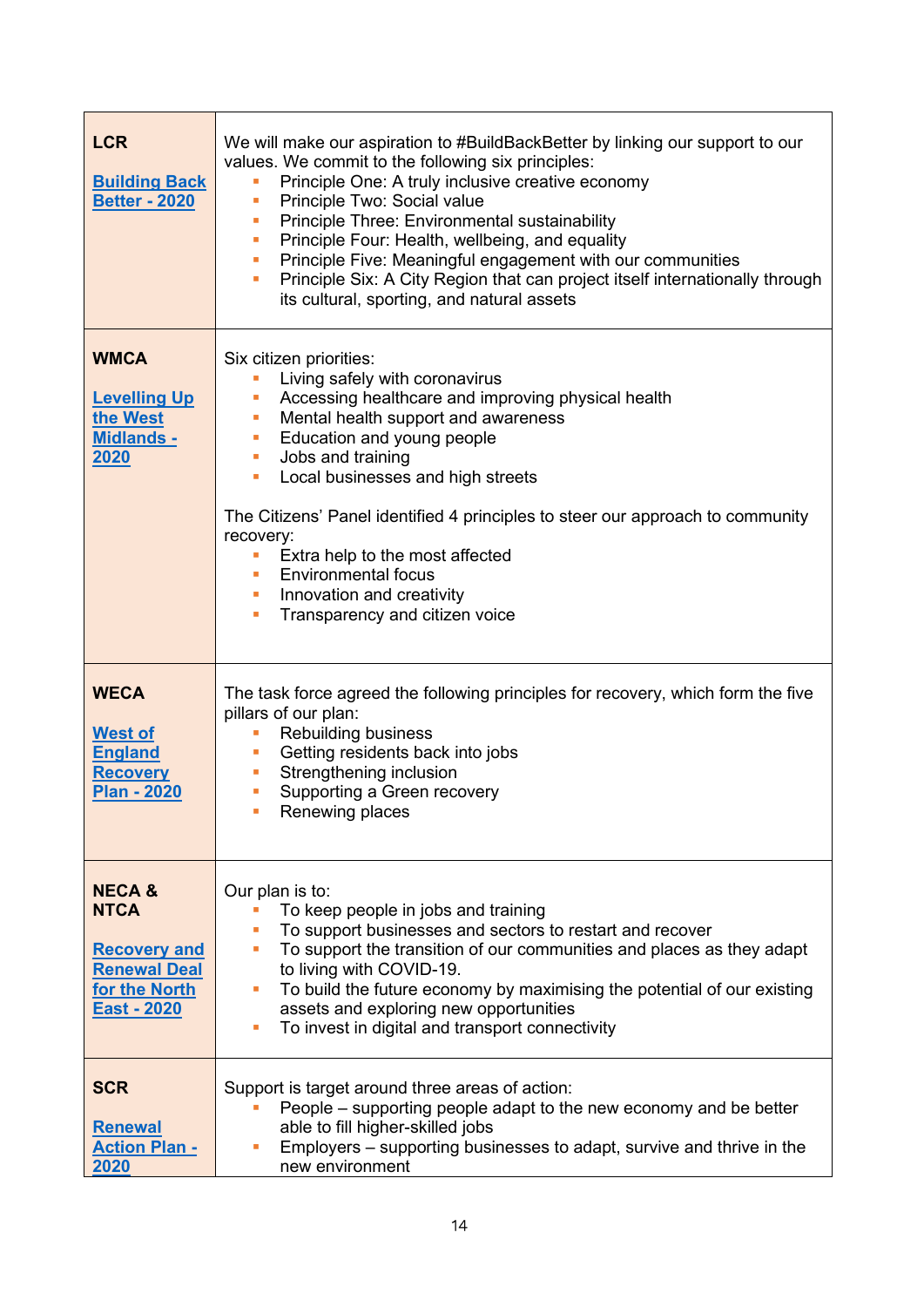|                                                                                                            | Places – stimulating the local economy to create jobs and transform<br>ш<br>places.                                                                                                                                                                                                                                                                                                                                                                                                                                                            |
|------------------------------------------------------------------------------------------------------------|------------------------------------------------------------------------------------------------------------------------------------------------------------------------------------------------------------------------------------------------------------------------------------------------------------------------------------------------------------------------------------------------------------------------------------------------------------------------------------------------------------------------------------------------|
| <b>WYCA</b><br><b>West</b><br><b>Yorkshire</b><br><b>Economic</b><br><b>Recovery</b><br><b>Plan - 2021</b> | Our plan is about:<br>a fair and just recovery for all<br>a lasting recovery for all<br>We are using these two golden threads because they are important to<br>everything we do and will support our efforts to build a resilient region:<br>inclusive growth<br>tackling the climate emergency                                                                                                                                                                                                                                                |
| <b>CPCA</b><br>Local<br><b>Economic</b><br><b>Recovery</b><br><b>Strategy -</b><br>2021                    | We have identified three phases of action:<br>Response<br>$\blacksquare$<br>Recover and rebound<br>Renewal and future growth<br>$\overline{\phantom{a}}$<br>Our missions for these phases are to:<br>Help people at risk of unemployment by accelerating retraining and<br>upskilling<br>Build back faster by accelerating start-ups, scale ups and set ups<br>m.<br>Build back better and greener by accelerating high tech jobs and cluster<br>$\mathcal{L}_{\mathcal{A}}$<br>growth, focussing on green, digital, and net zero technologies |

From these examples in the table there are a few broad themes that can be captured and are expanded upon in the next section. The main pillars are broadly the same but the context beneath them is extremely different – so it's possible to look at CAs plans and erroneously think that they're pursuing more of the same when there's actually been a sizeable shift.

It must be stated that these are cross-cutting themes and achieving progress in one area will inevitably contribute to the objectives in another.

### **Stabilising local economies**

Whilst most CA geographies are based around a greater city region, or are polycentric, some have an asymmetric structure with parts of their footprint dominated by cities, and the rest by smaller towns and rural areas – this will likely result in differentiated support needed for sectors of the economy and communities across the region. Under new county deals there is likely to be a move towards more having this sort of asymmetric structure, with devolution signalled in Somerset, Cumbria, and Yorkshire, and more detail expected to be contained in the highly anticipated Levelling Up White Paper.

The social and economic consequences of the national lockdowns and varied restrictions across different parts of the country subjected different business sectors classed as 'non-essential' to the most severe impacts, but all industrial and service sectors have been affected in some way. High streets and local businesses have been hard hit by the reduction in footfall and closures during the lockdown and there have been rises in unemployment and disruption to education.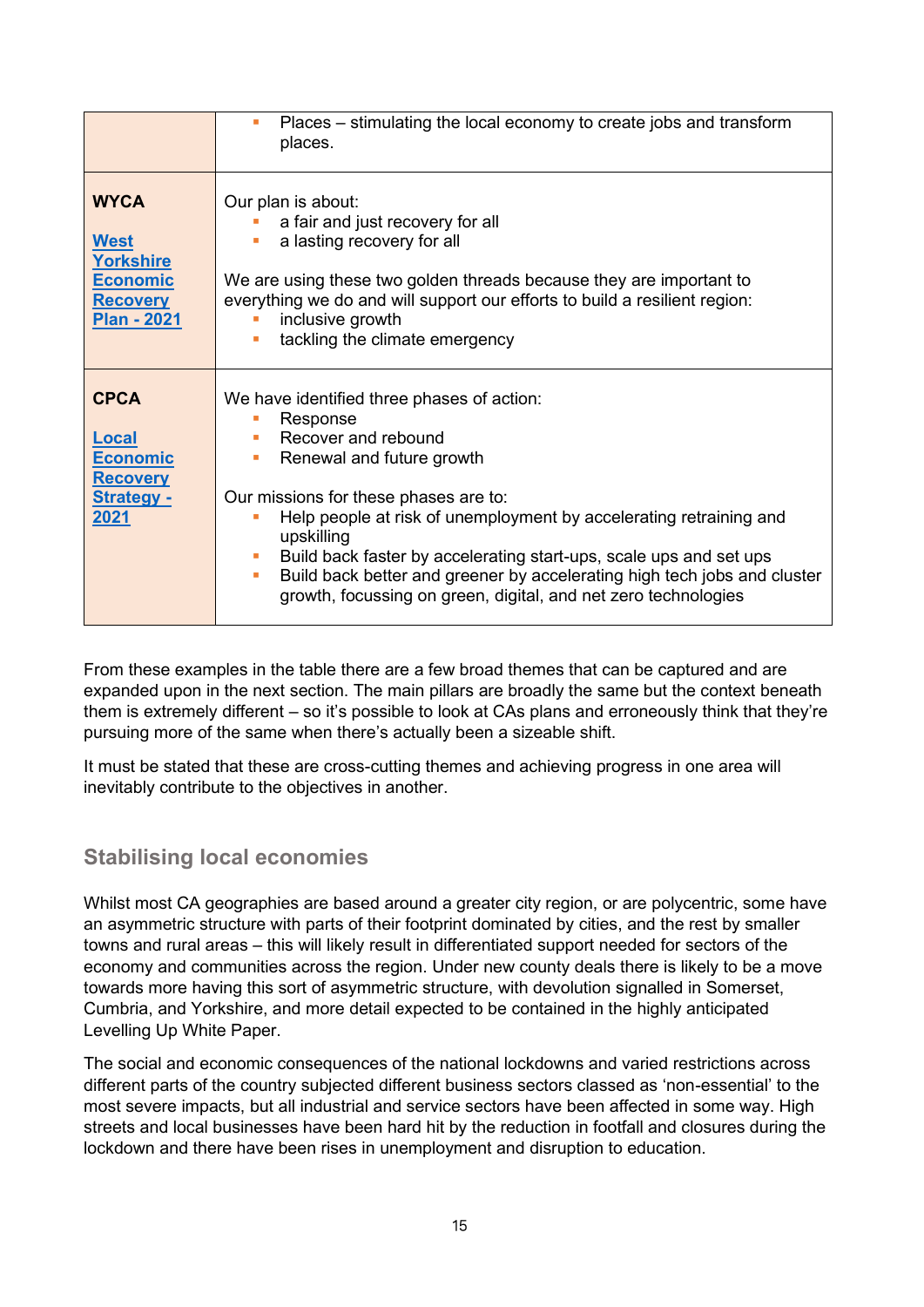The post pandemic economic picture is mixed – with headline metrics indicating a return to growth for some sectors, but with many businesses still dealing with uncertainty. Impacts are also being felt in less visible parts of the local economy – and in ways that are unpredictable. Whilst the current position for some businesses may be okay, order books could be looking uncertain, driven by supply chain challenges, employment difficulties and Brexit consequences.

All CA recovery plans make reference to driving economic growth, investing in infrastructure, and creating more opportunities for the future. Even where CAs talk about "economic growth" this will most likely mean stabilisation – and finding certainty and consistency.

In most plans this centres on investment in in skills and training to match emerging employment opportunities, and the development of transport infrastructure, housing, and digital connectivity.

- In NTCA they are building a pipeline of investment projects such as clean energy and green growth in readiness for accelerated Government funding, as well as ensuring there are enough incentives to attract investment to the region.
- WECA sets out an emphasis on unlocking new jobs and opportunities within its area through fiscal interventions that are about both building infrastructure and stimulating new economic activity to grow businesses in the region.
- In LCR's recovery plan there is a recognition of the role that other anchor institutions, particularly universities, will play in contributing to local economic development strategies and creating knowledge and creative industries.

Making progress with these kinds of priorities also need to be reflected in the CAs approach to governance – bringing communities and partners together to shape a new shared vision for placebased prosperity. This means reaching the widest possible audience, working with all the different groups within the region to give them a voice in decisions, and ensuring that diverse needs are met in ways that are practical and inclusive.

The pandemic has also highlighted the value of local supply chains and procurement frameworks, and in most CA recovery plans there is a focus on inward investment. Through recognition of their own role as 'anchor institutions' CAs can drive significant investment and purchasing within their area to create opportunities and lessen inequalities.

Undoubtedly CAs will also be looking for initiatives and funding opportunities that put their regions at an advantage compared to other areas. By developing and maintaining an understanding of the regional economy and the impacts of the pandemic in their area, CAs will be critical in addressing the interconnected priorities of poverty, ill health, social isolation, and inequality within different local economies and creating the conditions for an equitable recovery.

### **Tackling inequalities**

Prior to the pandemic, there were already entrenched and persisting inequalities across England. But these inequalities may now present themselves in different ways. The long-standing problems of regional inequality have become ever clearer during the past two years, and the impact of the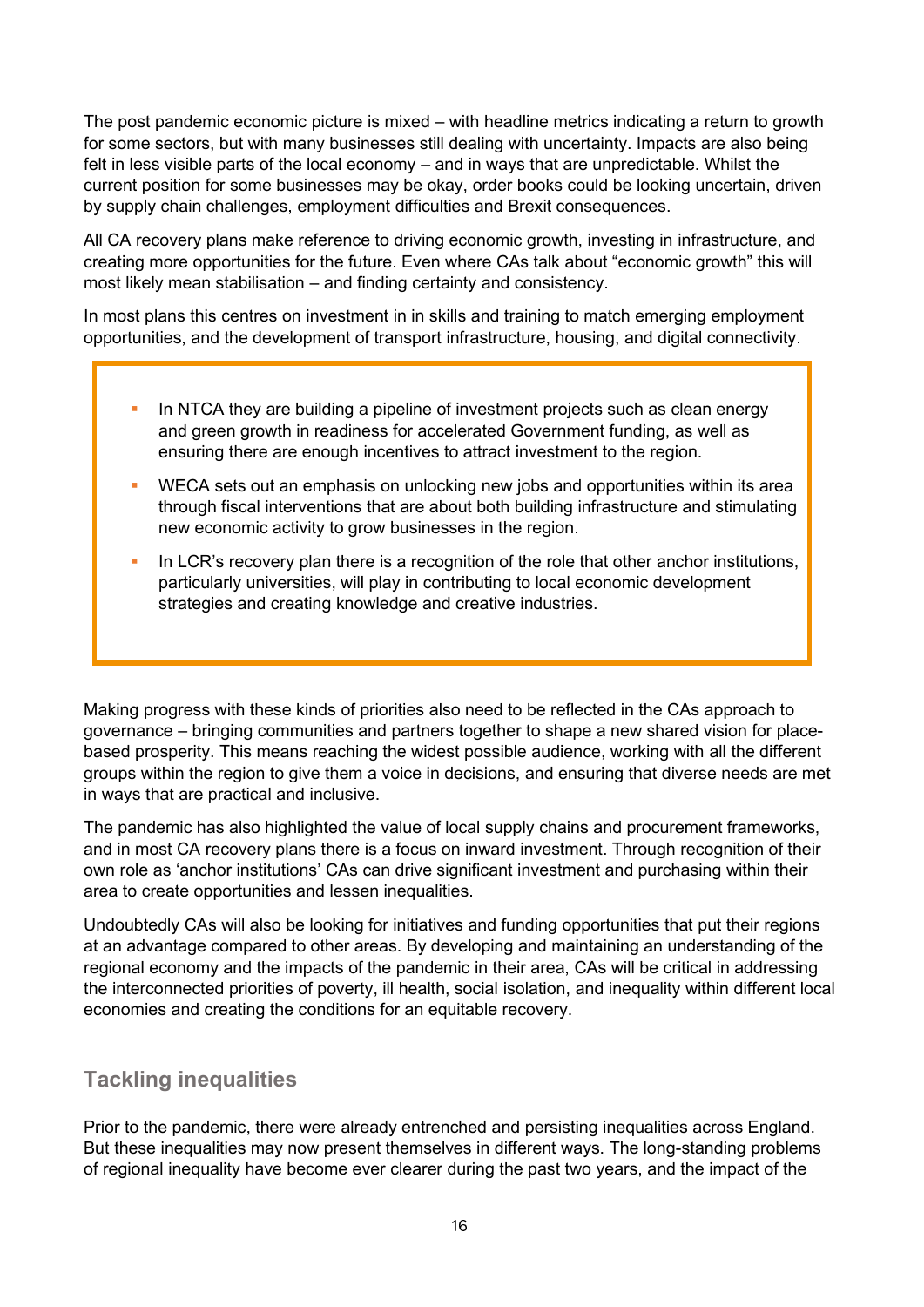pandemic has had a strong regional element with disproportionately high impacts on the most deprived areas.

CA recovery plans set out a wide range of actions to address underlying structural causes of inequality, as well as ensuring the hardest hit people and communities get the support they need, preventing existing inequalities from widening, and, in the long-term closing the gap.

Different population groups will require tailored, additional support, as the full extent of the challenges becomes clear. In the governance approach to tackling inequalities, aiming to co-design and deliver with local organisations will be central in successfully targeting support for the communities most in need. Much of this will need to rest on understanding how equality/inequality has shifted as a result of the experience of the past eighteen months.

For economic interventions to address inequalities, CAs will have to involve local people in a meaningful way. In addition, where support is needed it will need to be connected to the principal structures where decisions are taken and from the largest sources to leverage funding, enabling CAs to build community power into local economic solutions.

Part of this will involve continued support of the VCSE sector and cross-sector collaboration with clear local policy and goals – with a particular focus on evidence-gathering.

- WMCA's recovery plan has recognised the contribution of small businesses and social enterprise in providing vital goods and services, creating work, and supporting thriving places - the plan commits to doubling the size of its social economy in the next 10 years.
- In WYCA, the recovery plan identifies the importance of 'Social Value' to inclusive growth and achieving this in delivery of the plan will include setting out how social value will be enhanced through contracts, including that any businesses that receive grants from the products delivered as part of the plan would be required to contribute to Inclusive Growth actions and outcomes via their funding agreements.

The nature of the crisis has heightened the focus on health and wellbeing. Health and other inequalities are intrinsically linked - poor health outcomes inhibit the number of people able to work, either directly or through caring responsibilities, and this presents social, economic, and financial challenges for localities.

The joint commitment, energy, and resources of CAs and relevant partners is needed for there to be any chance of reducing health inequalities. Partners need a relentless focus on prevention, health inequalities and tackling the social determinants of health. CA and local health and care system partnerships have matured through their joint focus on responding to the pandemic and there is optimism that this will lead to a reinvigorated joint focus on health and care integration, prevention and tackling health inequalities going forward.

A continued push for integrated health and social care in CA areas can help to identify and address underlying weaknesses in the system. There is also a big opportunity for CAs to engage with local (and emerging) Integrated Care Boards, and Partnerships, on the wider determinants of health. But it is important that CAs do not 'overreach', recognising they are not health bodies, but their best contribution to tackling health inequalities is to promote job creation and develop relevant skills.